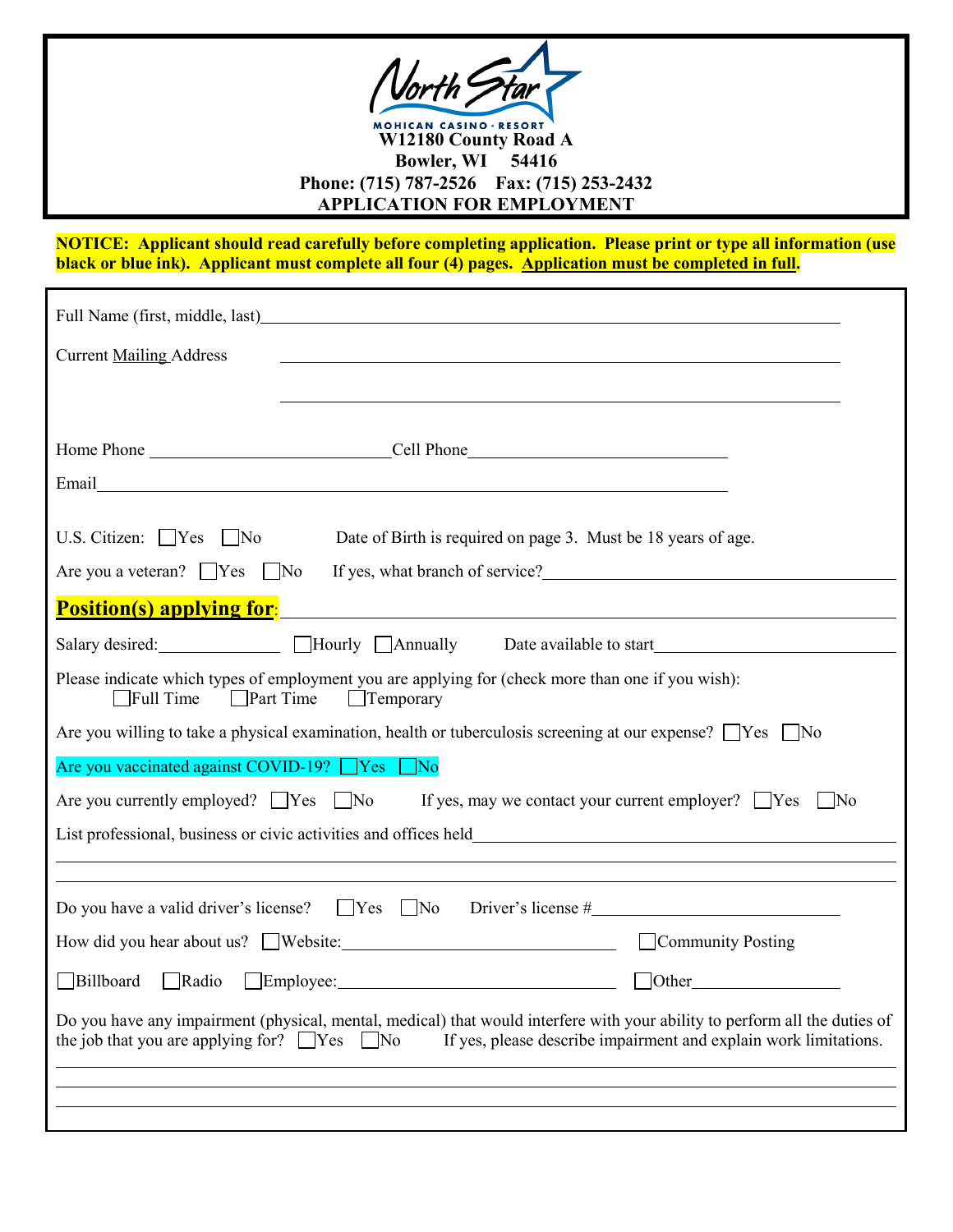## **EDUCATION AND TRAINING SECTION**

| Do you have a High School Diploma or GED? $\Box$ Yes $\Box$ No<br>Name and Location of High School                     |                | Year of Graduation |                 |  |
|------------------------------------------------------------------------------------------------------------------------|----------------|--------------------|-----------------|--|
| High School Diploma or GED is required if you are 19 years old and under. Please provide a copy with your application. |                |                    |                 |  |
| List any training beyond high school (college/university/vocational/specialized).                                      |                |                    |                 |  |
| Name and Location of School                                                                                            | Years Attended | Degree Earned      | Course of Study |  |
|                                                                                                                        |                |                    |                 |  |
|                                                                                                                        |                |                    |                 |  |

# **EMPLOYMENT HISTORY**

|                                                                                                                   | List your last four (4) employers, assignments or volunteer activities, starting with the most recent, including military |
|-------------------------------------------------------------------------------------------------------------------|---------------------------------------------------------------------------------------------------------------------------|
|                                                                                                                   | experience. Explain any gaps in employment in comment section below. All applications for technical, supervisory          |
| and managerial positions must include a resume to be considered.                                                  |                                                                                                                           |
|                                                                                                                   |                                                                                                                           |
|                                                                                                                   |                                                                                                                           |
|                                                                                                                   |                                                                                                                           |
|                                                                                                                   |                                                                                                                           |
| Job duties                                                                                                        |                                                                                                                           |
|                                                                                                                   |                                                                                                                           |
|                                                                                                                   | Telephone Dates Employed Job Title Job Title                                                                              |
|                                                                                                                   |                                                                                                                           |
|                                                                                                                   |                                                                                                                           |
|                                                                                                                   |                                                                                                                           |
|                                                                                                                   |                                                                                                                           |
|                                                                                                                   |                                                                                                                           |
|                                                                                                                   |                                                                                                                           |
|                                                                                                                   |                                                                                                                           |
|                                                                                                                   |                                                                                                                           |
|                                                                                                                   |                                                                                                                           |
|                                                                                                                   |                                                                                                                           |
|                                                                                                                   |                                                                                                                           |
|                                                                                                                   |                                                                                                                           |
|                                                                                                                   |                                                                                                                           |
|                                                                                                                   |                                                                                                                           |
| Describe any special skills and qualifications that may qualify you to work for North Star Mohican Casino Resort. |                                                                                                                           |
|                                                                                                                   |                                                                                                                           |
|                                                                                                                   |                                                                                                                           |
|                                                                                                                   |                                                                                                                           |
|                                                                                                                   |                                                                                                                           |
|                                                                                                                   |                                                                                                                           |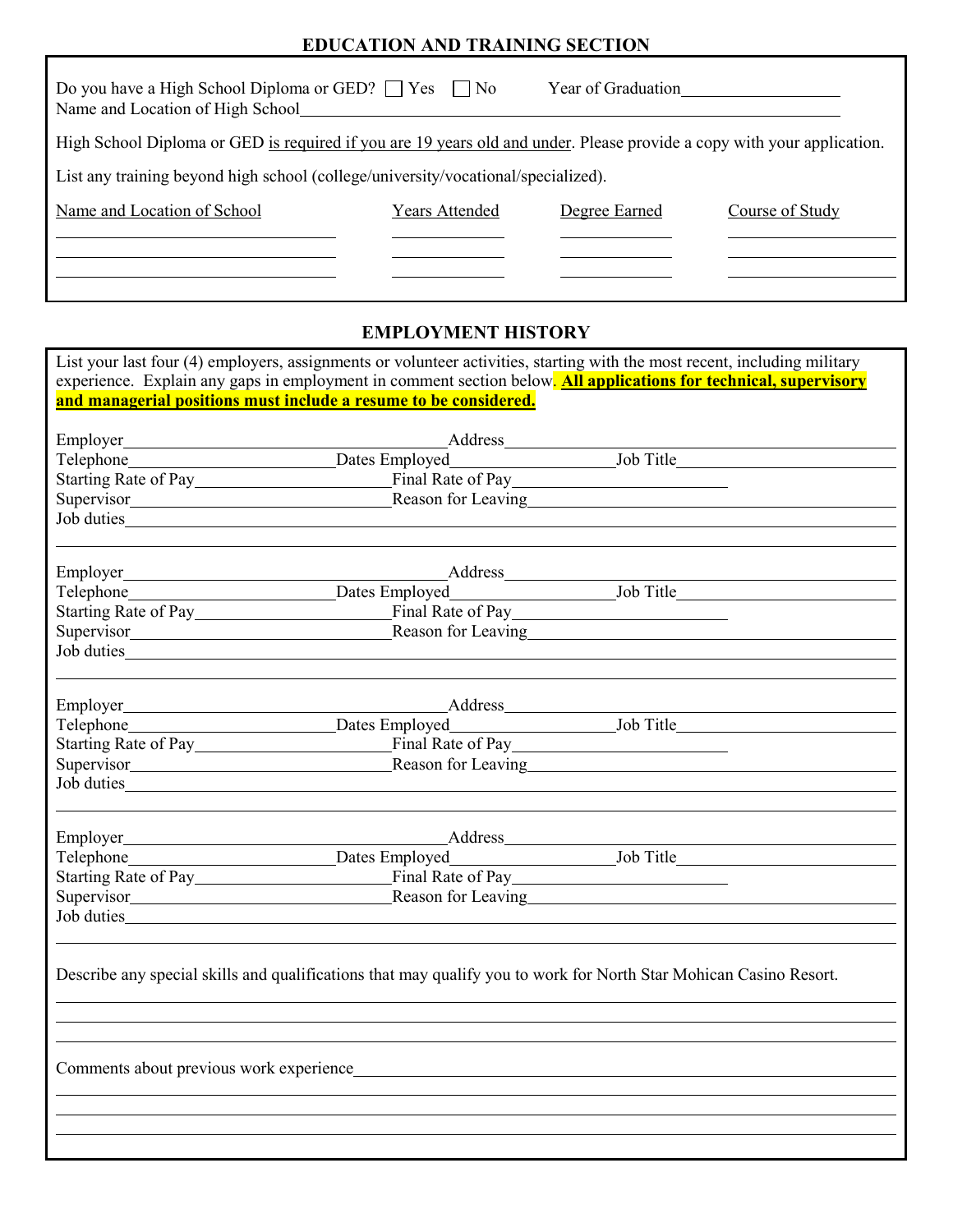#### **BACKGROUND INFORMATION SECTION**

| In accordance with Section IV G Mohican Gaming Enterprise, Personnel Policies and Procedures, the following<br>criteria must be met to be eligible as an employee of North Star Mohican Casino Resort.<br>All current employees and new applicants who seek employment with North Star Mohican Casino Resort shall<br>not have been convicted or entered a plea of guilty or no contest to any offense that may result in a bar to obtaining or<br>retaining a gaming license, or any other activity that would injure or pose a threat to the public interest, the integrity of the<br>gaming facility or the effective regulation thereof, or enhance the dangers of unfair, unsuitable or illegal gaming practices.<br>To ensure that these criteria are evaluated before appointments are made, all applicants must complete this<br>application and agree to a background check. Any information contained on the application is strictly confidential, except |  |  |  |  |
|---------------------------------------------------------------------------------------------------------------------------------------------------------------------------------------------------------------------------------------------------------------------------------------------------------------------------------------------------------------------------------------------------------------------------------------------------------------------------------------------------------------------------------------------------------------------------------------------------------------------------------------------------------------------------------------------------------------------------------------------------------------------------------------------------------------------------------------------------------------------------------------------------------------------------------------------------------------------|--|--|--|--|
| that it is subject to the Privacy Notice, as printed in this application.                                                                                                                                                                                                                                                                                                                                                                                                                                                                                                                                                                                                                                                                                                                                                                                                                                                                                           |  |  |  |  |
|                                                                                                                                                                                                                                                                                                                                                                                                                                                                                                                                                                                                                                                                                                                                                                                                                                                                                                                                                                     |  |  |  |  |
| <b>Current Mailing Address</b>                                                                                                                                                                                                                                                                                                                                                                                                                                                                                                                                                                                                                                                                                                                                                                                                                                                                                                                                      |  |  |  |  |
|                                                                                                                                                                                                                                                                                                                                                                                                                                                                                                                                                                                                                                                                                                                                                                                                                                                                                                                                                                     |  |  |  |  |
|                                                                                                                                                                                                                                                                                                                                                                                                                                                                                                                                                                                                                                                                                                                                                                                                                                                                                                                                                                     |  |  |  |  |
| <u> 1989 - Johann Stoff, Amerikaansk politiker (</u>                                                                                                                                                                                                                                                                                                                                                                                                                                                                                                                                                                                                                                                                                                                                                                                                                                                                                                                |  |  |  |  |
| Date of Birth (required) Place of Birth<br>$Sex: \Box M$<br>ΤF                                                                                                                                                                                                                                                                                                                                                                                                                                                                                                                                                                                                                                                                                                                                                                                                                                                                                                      |  |  |  |  |
| Race: $\Box$ Native American $\Box$ White $\Box$ Black $\Box$ Hispanic $\Box$ Asian $\Box$ Other<br>U.S. Citizen: $\bigcap$ Yes<br>$\blacksquare$ $\blacksquare$ $\blacksquare$                                                                                                                                                                                                                                                                                                                                                                                                                                                                                                                                                                                                                                                                                                                                                                                     |  |  |  |  |
| Have you ever been convicted of a felony, misdemeanor or ordinance violation? $\Box$ Yes $\Box$ No If yes, please provide<br>details as date, type of offense, location, etc.<br><u> 1980 - Jan Samuel Barbara, martin di sebagai personal di sebagai personal di sebagai personal di sebagai per</u>                                                                                                                                                                                                                                                                                                                                                                                                                                                                                                                                                                                                                                                               |  |  |  |  |
|                                                                                                                                                                                                                                                                                                                                                                                                                                                                                                                                                                                                                                                                                                                                                                                                                                                                                                                                                                     |  |  |  |  |
|                                                                                                                                                                                                                                                                                                                                                                                                                                                                                                                                                                                                                                                                                                                                                                                                                                                                                                                                                                     |  |  |  |  |
| Do you have pending court charges for a felony, misdemeanor or ordinance violation? $\Box$ Yes $\Box$ No<br>If yes, please<br>provide details as date, type of offense, location, etc.                                                                                                                                                                                                                                                                                                                                                                                                                                                                                                                                                                                                                                                                                                                                                                              |  |  |  |  |
|                                                                                                                                                                                                                                                                                                                                                                                                                                                                                                                                                                                                                                                                                                                                                                                                                                                                                                                                                                     |  |  |  |  |
|                                                                                                                                                                                                                                                                                                                                                                                                                                                                                                                                                                                                                                                                                                                                                                                                                                                                                                                                                                     |  |  |  |  |
|                                                                                                                                                                                                                                                                                                                                                                                                                                                                                                                                                                                                                                                                                                                                                                                                                                                                                                                                                                     |  |  |  |  |

# **TRIBAL PREFERENCE INFORMATION**

### **THE FOLLOWING INFORMATION IS SOLICITED IN ORDER TO MEET THE REQUIREMENTS OF THE MOHICAN NATION EMPLOYMENT PREFERENCE ORDINANCE**

| 1. Are you an <b>enrolled member</b> of the Stockbridge-Munsee Tribe? $\Box$ Yes $\Box$ No<br>What is your enrollment number? $#$                                                       |
|-----------------------------------------------------------------------------------------------------------------------------------------------------------------------------------------|
| 2. Are you a <b>direct descendant</b> of the Stockbridge-Munsee Tribe? $\Box$ Yes $\Box$ No<br>What is the name and enrollment number of your biological parent?                        |
| 3. Are you a legal spouse of an enrolled member of the Stockbridge-Munsee Tribe? $\Box$ Yes $\Box$ No<br>What is the name and enrollment number of your spouse?                         |
| <b>FOR HUMAN RESOURCE OFFICE USE ONLY</b><br>(North Star Mohican Casino Resort needs to see and verify your enrollment, please provide your card)<br>Verified By: New York 1997<br>Date |
| Document or Source                                                                                                                                                                      |